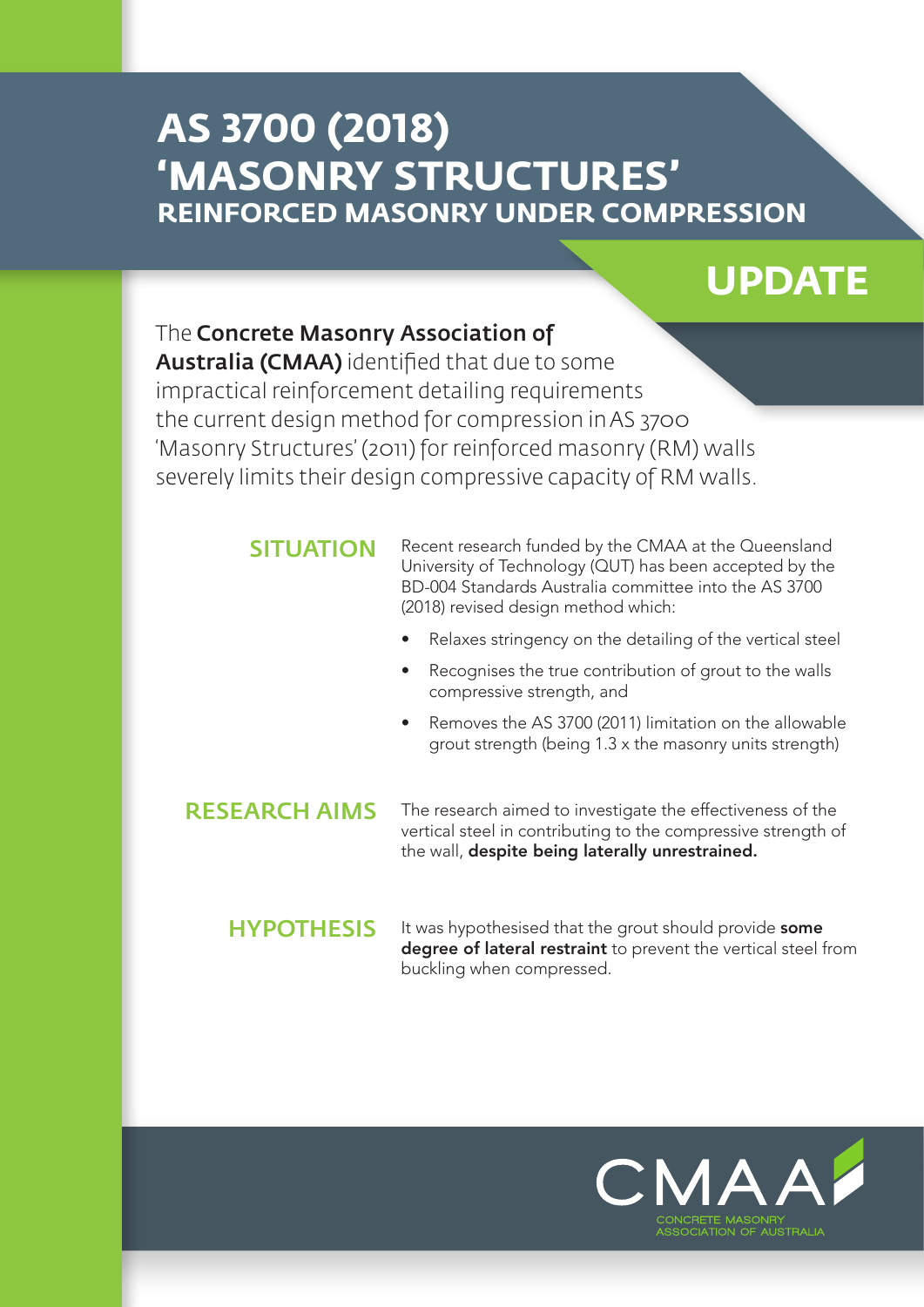# **PREVIOUS SITUATION**



design compressive compressive capacity loads

#### Where:

 $\Phi$  = Capacity reduction factor = 0.75 (Table 4.1 AS 3700 (2011) for RM walls)

\*See final page for a full list of all notation used

Currently, clause 8.5 (b) requires the vertical steel in RM to be laterally restrained by horizontal ties, in both directions, or else the contribution provided by the steel (f $_{\textrm{\tiny{sy}}}$  A $_{\textrm{\tiny{s}}}$ ) is taken as zero and the wall designed as URM.

Equation 8.5 (left) is used to calculate whether the compressive capacity provided by a RM wall (RH side of equation) is enough to satisfy the design compressive forces  $(F_a)$  acting vertically through the walls cross section.



This is fine, however this detailing requirement is impractical, time consuming, costly and is rarely adhered to onsite.

In fact, if you do comply with clause 8.5 (b) you will find it difficult to comply with other areas of AS 3700, such as ensuring the grout flows into all the voids.



\*Please note, this picture is purely a visual representation of a 1m length of a reinforced concrete masonry wall. The spacing between each vertical reinforcement is subject to the engineers specifications, and may not necessarily be placed in each core. Please see table at the back of this spreadsheet for spacing options.



The **left detail** is what ends up occurring, and is still considered as RM for satisfying wind and earthquake lateral loads, but in compression, it is considered as URM.

The URM equation 7.3.3.2 is at left, where:  $\Phi$  = 0.5 (Table 4.1 AS 3700 (2011) for URM walls) \*See final page for a full list of all notation used

loads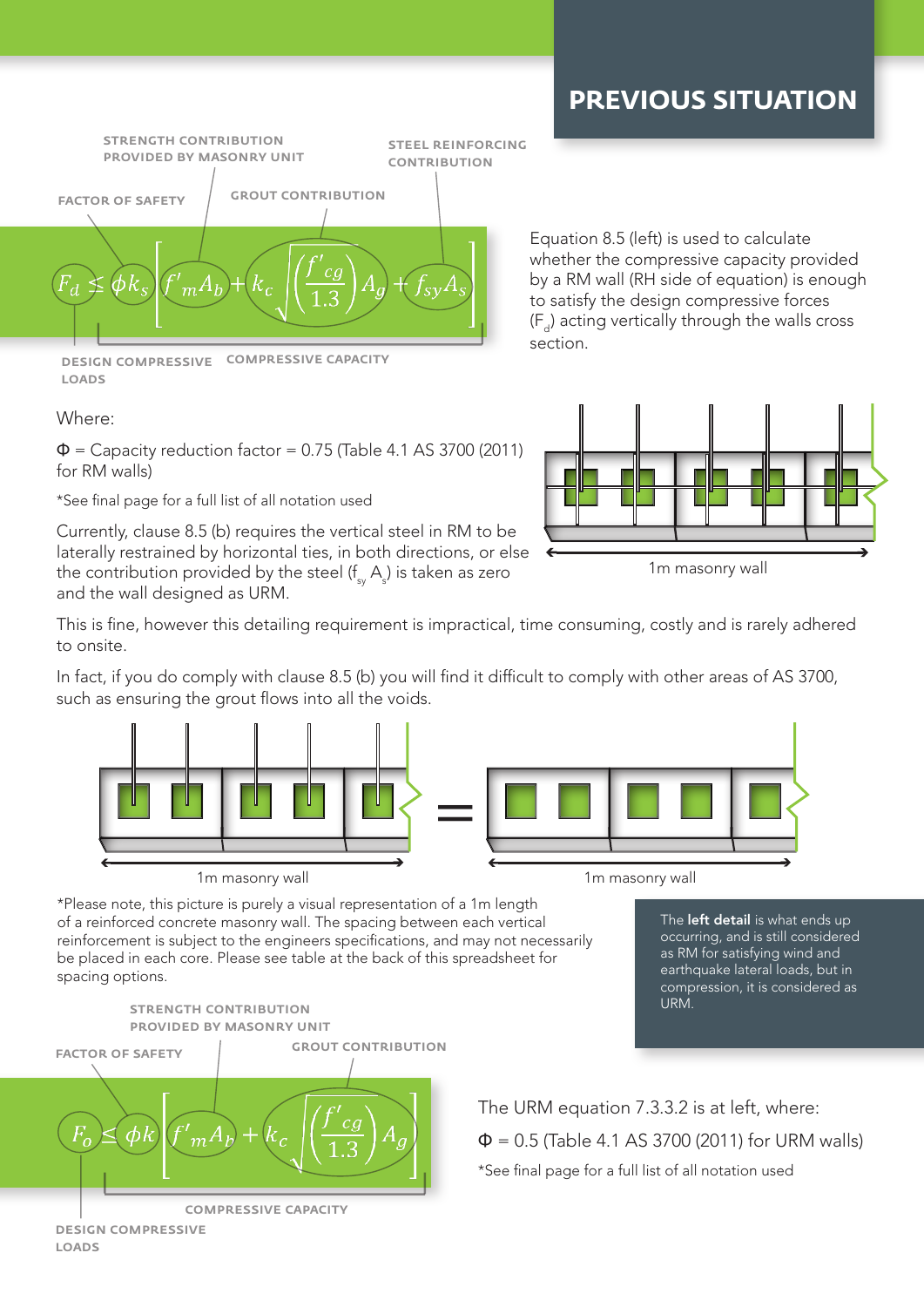# When applying each of these equations, there are significant differences in capacity provided.

EXAMPLE: For a commonly constructed reinforced concrete block wall on the ground floor of a common office building, with the wall being 2.7m high, 6m long, 190mm thick, 15MPa blocks with 20MPa grout and N16 bars @ 200 centres:

- Equation 8.5 for RM provides a capacity of 975 KN/m (allowing approximately 8-9 stories on top)\* whereas
- Equation 7.3.3.2 for URM will provide a capacity of 445 KNm (allowing approximately 3-4 stories on top)\*

\*These capacities are theoretical in nature. Other structural actions such as those induced by wind and earthquake forces will still need to be accounted for in the design, and may inhibit or govern the allowable stories a wall designed to AS 3700 can cater for.

• Because of the impracticality of clause 8.5(b), designers are forced to use the capacity of URM walls when designing RM, which presents a significant disadvantage to RM's design compressive capacity compared to other materials, and thus research by the CMAA was sought.

## **RESEARCH FINDINGS**

• No benefit provided by laterally restraining the steel via ties

shrinkage purposes or other actions, however all the

- The contribution of the grout to the overall compressive capacity of the wall was significantly higher than suggested by AS 3700 (2011)
- The magnitude of the contribution provided by the grout increased with increased grout strengths
- The strength of the grout is currently limited to 1.3 x the strength of the masonry unit, yet grout strengths of up to 3 times higher than that of the masonry were used in this testing without any adversity in the results

 $A_g + \alpha_r f_{sy} A_s$ 

# From this testing and subsequent analysis, equation 8.5 AS 3700 (2018) is:

$$
F_d \le \phi k_{es} \left| f'_m A_b + k_c \left( \frac{f'_c}{1.3} \right) \right|
$$

Where:

- **k**<sub>ss</sub> = (1.0-0.025Sr)(1-2 $\frac{e}{t}$ )
- $e =$  effective eccentricity
- $e < 0.05t$
- $t_w$  = overall thickness of the wall
- $\Phi$  = 0.75 (for RM walls as per Table 4.1)
- **α**<sub>r</sub>= reinforcement contribution factor
	- = 0.4 (for RM walls)
- = 1 (for RM piers/columns)

AS 3700 (2018) equation 7.3.3.2 for the purposes of grouted URM is:

 $0.55+0.005f$ 

$$
F_d \le \phi k \left[ f'_m A_b + k_c \left( \frac{f'_c g}{1.3} \right)^{0.55 + 0.005 f'c} A_g \right]
$$

Where:

- **Φ** = 0.6 (for grouted URM walls as per Table 4.1)
- f'<sub>cg</sub> ≥ 12 MPa

#### f'<sub>.g</sub> ≥ 12MPa

#### Note:

1. Until further testing is pursued, it is recommended that specified grout strengths are not more than 35 MPa greater than the masonry unit strength. i.e. For 15 MPa units, grout strengths of less than or equal to 50MPa.

2. To ensure confinement of the vertical steel, an annulus of grout of thickness not less than twice the radius of the reinforcing bar should surround the bar at all times. If this annulus cannot be achieved, then the steel contribution is considered as zero, and the wall designed as if it were unreinforced.

Verticality of the steel should also be maintained and controlled throughout the construction process. Bar chains, spacers and/or tie wires can assist in achieving this.



Minimum 2D, where D is the diameter of the steel reinforcing bar



**CHANGES TO THE AS3700 DESIGN METHOD CHANGES TO THE AS3700 DESIGN METHOD**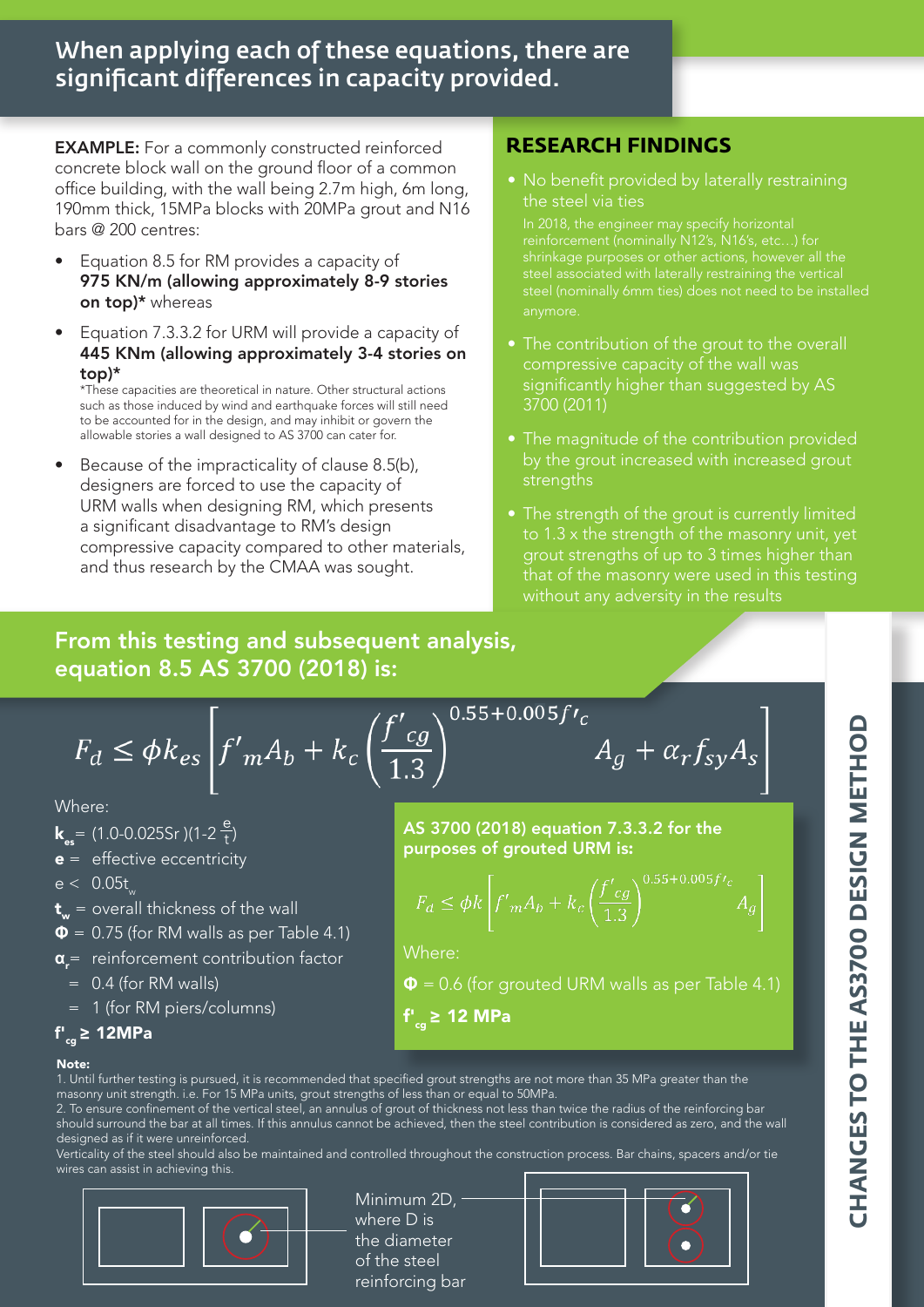These formulas are evidence based, self-consistent and easy to use. Designers can now design RM walls under compression with ease, rationally allowing for slenderness and eccentricity without the stringent control on the detailing of reinforcement and the strength of the grout, which unnecessarily work to reduce the compressive capacity of reinforced concrete block walls.

The AS 3700 (2018) formula is shown to predict higher capacity than what is currently represented in AS 3700 (2011) without any need for lateral reinforcement detailing. The new equation will thus provide more competitive designs.

In conclusion, the experimental research has uncovered data and knowledge hitherto not well understood and has provided a strong basis to develop a more rational design formula for reinforced concrete masonry walls.

Note: the calculated allowable stories presented in this figure are theoretical representation of the capacities AS 3700 (2018) allows designers to achieve. Other inhibit or govern the allowable stories a wall designed to AS 3700 (2018) can cater for.



 $\Box \Box \Box$ 

The below table shows a comparison of compressive capacities between codes. The wall height chosen was 2.7m and the masonry block strength was 15MPa.

| <b>COMPRESSIVE CAPACITY (kN/m)</b> |                        |                           |                                                                |            |                |            |  |  |  |  |  |
|------------------------------------|------------------------|---------------------------|----------------------------------------------------------------|------------|----------------|------------|--|--|--|--|--|
| Block<br>type/ wall thickness      | Steel<br>configuration | grout strength            | AS 3700<br>(2011)<br>$\mathsf{f'cg}\mathop{<}1.3\mathsf{f'uc}$ |            | AS 3700 (2018) |            |  |  |  |  |  |
|                                    |                        | $\mathsf{f'}_\mathsf{cg}$ | <b>RM</b>                                                      | <b>URM</b> | <b>RM</b>      | <b>URM</b> |  |  |  |  |  |
|                                    |                        | (Mpa)                     | $eccentricity = 0$                                             |            |                |            |  |  |  |  |  |
| 150 series                         | N12 @ 200              | 20                        | 570                                                            | 283        | 555            | 369        |  |  |  |  |  |
|                                    |                        | 25                        | 570                                                            | 283        | 580            | 424        |  |  |  |  |  |
|                                    |                        | 32                        | 570                                                            | 283        | 693            | 515        |  |  |  |  |  |
|                                    |                        | 40                        | 570                                                            | 283        | 853            | 642        |  |  |  |  |  |
|                                    |                        | 50                        | 570                                                            | 283        | 1115           | 852        |  |  |  |  |  |
|                                    | N12 @ 400              | 20                        | 497                                                            | 283        | 486            | 369        |  |  |  |  |  |
|                                    |                        | 25                        | 497                                                            | 283        | 555            | 424        |  |  |  |  |  |
|                                    |                        | 32                        | 497                                                            | 283        | 668            | 515        |  |  |  |  |  |
|                                    |                        | 40                        | 497                                                            | 283        | 828            | 642        |  |  |  |  |  |
|                                    |                        | 50                        | 497                                                            | 283        | 1090           | 852        |  |  |  |  |  |
|                                    | N16 @ 200              | 20                        | 683                                                            | 283        | 550            | 369        |  |  |  |  |  |
|                                    |                        | 25                        | 683                                                            | 283        | 619            | 424        |  |  |  |  |  |
|                                    |                        | 32                        | 683                                                            | 283        | 732            | 515        |  |  |  |  |  |
|                                    |                        | 40                        | 683                                                            | 283        | 892            | 642        |  |  |  |  |  |
|                                    |                        | 50                        | 683                                                            | 283        | 1153           | 852        |  |  |  |  |  |
|                                    | N16 @ 400              | $20\,$                    | 554                                                            | 283        | 505            | 369        |  |  |  |  |  |
|                                    |                        | 25                        | 554                                                            | 283        | 575            | 424        |  |  |  |  |  |
|                                    |                        | 32                        | 554                                                            | 283        | 688            | 515        |  |  |  |  |  |
|                                    |                        | 40                        | 554                                                            | 283        | 847            | 642        |  |  |  |  |  |
|                                    |                        | 50                        | 554                                                            | 283        | 1109           | 852        |  |  |  |  |  |
|                                    | N16 @ 600              | 20                        | 510                                                            | 283        | 491            | 369        |  |  |  |  |  |
|                                    |                        | 25                        | 510                                                            | 283        | 560            | 424        |  |  |  |  |  |
|                                    |                        | 32                        | 510                                                            | 283        | 673            | 515        |  |  |  |  |  |